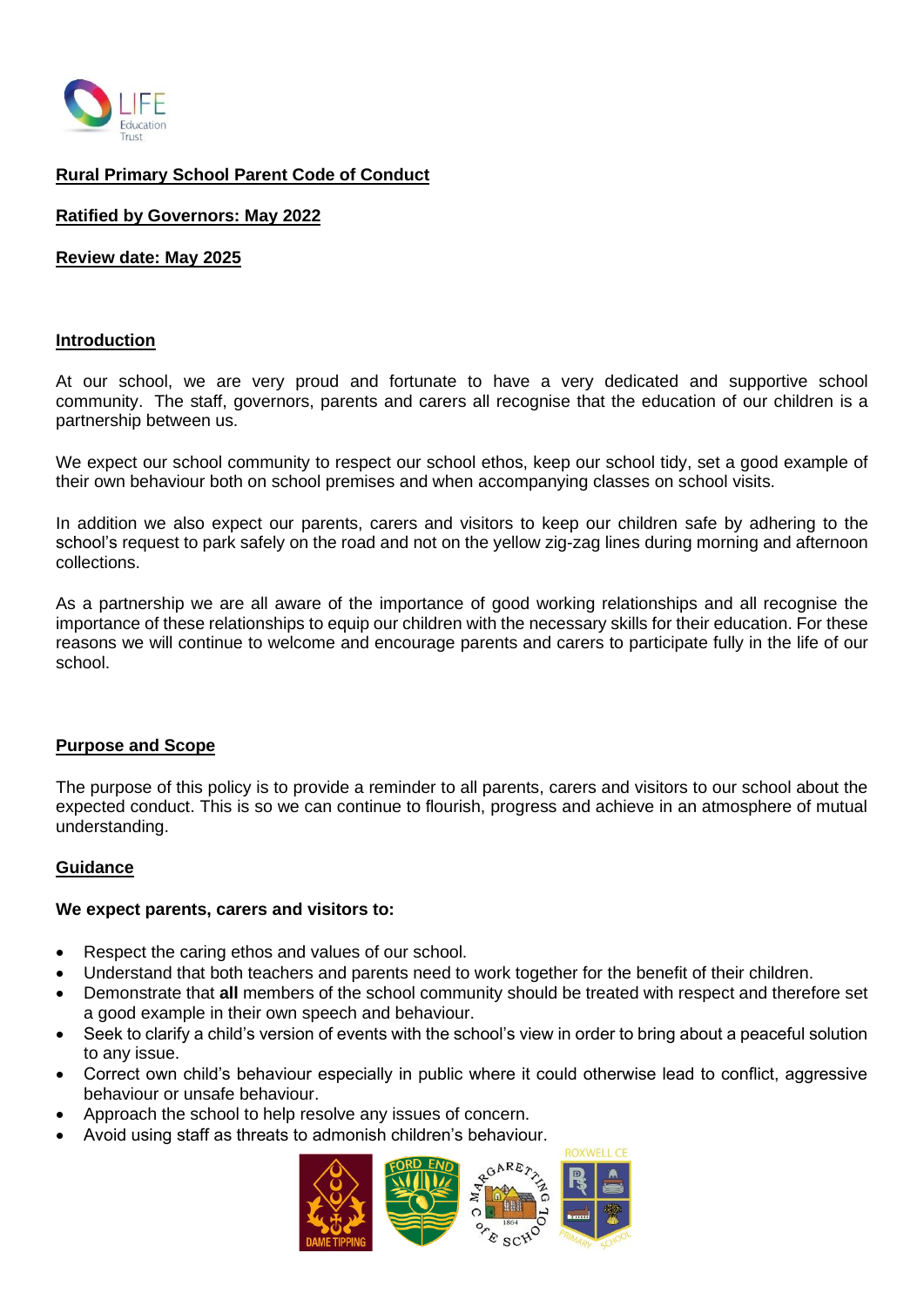## **In order to support a peaceful and safe school environment the school cannot tolerate parents, carers and visitors exhibiting the following:**

- Disruptive behaviour which interferes or threatens to interfere with any of the schools normal operation or activities anywhere on the school premises.
- Any inappropriate behaviour on the school premises.
- Using loud or offensive language or displaying temper.
- Threatening in any way, a member of staff, visitor, fellow parent/carer or child.
- Damaging or destroying school property.
- Sending abusive or threatening emails or text/voicemail/phone messages or other written communications (including social media) to anyone within the school community.
- Defamatory, offensive or derogatory comments regarding the school or any of the pupils/parents/staff/governors at the school on Facebook / Twitter or other sites
- The use of physical, verbal or written aggression towards another adult or child. This includes physical punishment of your own child on school premises.
- Approaching someone else's child in order to discuss or chastise them because of the actions of this child towards their own child (such an approach to a child may be seen to be an assault on that child and may have legal consequences)
- Smoking, taking illegal drugs or the consumption of alcohol on school premises.
- Dogs being brought on to the school premises (other than guide dogs).

Should **any** of the above behaviour occur on school premises the school may feel it is necessary to contact the appropriate authorities and if necessary, even ban the offending adult from entering the school grounds.

Thank you for abiding by this code in our school. Together we create a positive and uplifting environment not only for the children but also all who work and visit our school.

It is important for parents and carers to make sure any persons collecting their children are aware of this policy.

## **What happens if someone ignores or breaks the code?**

In the event of any parent/carer or visitor of the school breaking, this code then proportionate actions will be taken as follows:

## **Clarify to the parent what is considered acceptable behaviour by the school**

In some instances it may be appropriate simply to ensure the parent is clear about behaviour standards expected by the school. This could be explained by letter from the Executive Headteacher. This letter may contain a warning about further action if there are further incidents. The parent will be invited to write to the Executive Headteacher with his/her version of events within 10 working days. Depending on the parent's response, a meeting may then be held to discuss the situation and how this can be avoided in future.

## **Invite the parent to an informal meeting to discuss events**

This could be helpful to discuss and diffuse the situation. The safety and well-being of those attending such a meeting must be carefully considered. Members of school staff will always be accompanied by at least one other colleague at any such meeting. Consideration should be given to the seating arrangements, and care taken to ensure exits cannot be blocked by a parent who could potentially become aggressive. The

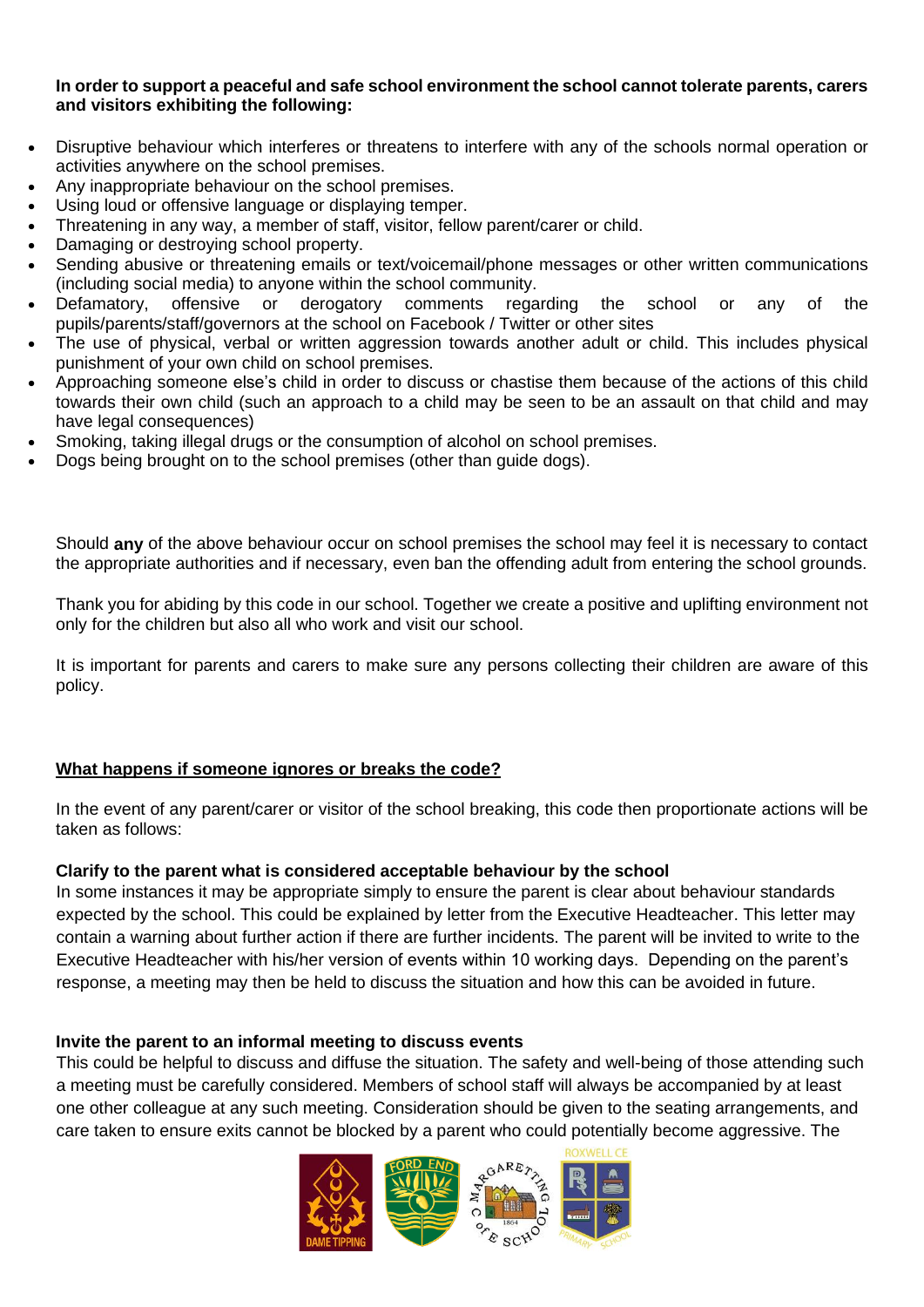main points of discussion and any agreed actions should be noted, and a follow-up letter or e-mail sent to confirm the school's expectations and any agreed actions.

# **Impose conditions on the parent's contact with the school and its staff**

Although fulfilling a public function, schools are private places. The public has no automatic right of entry. Parents of enrolled pupils have an 'implied licence' to come onto school premises at certain stated times. It is for schools to define and set out the extent of such access. Parents exceeding this would be trespassing. Depending of the type, level or frequency of the unacceptable behaviour, the school may consider imposing conditions on the parent's contact with the school. These conditions may include (but are not exclusively):

- being accompanied to any meeting with a member of school staff by a member of SLT;
- restricting contact by telephone to named members of SLT:
- restricting written communications to named members of SLT:
- restricting attendance at school events to those where the parent will be accompanied by a member of SLT;
- any other restriction as deemed reasonable and proportionate by the Executive Headteacher. In this case the parent will be informed by letter from the Headteacher the details of the conditions that are being imposed. The parent will then be given 10 working days from the date of that letter to make representations in writing about the conditions to the Chair of Governors. (as per stage three of the current complaints policy)

The Chair of Governors will then decide whether to confirm or remove the conditions. This would be communicated to the parent in writing within 10 working days of the date of the parent's letter.

Any decision will be reviewed by the board as per stage 4 of the complaints policy.

## **Imposing a ban**

Where other procedures have been exhausted and aggression or intimidation continues OR where there is an extreme act of violence then the school may consider banning the individual from school premises. This will include banning a parent from accessing school staff by written communication or telephone.

In these circumstances, the individual would be advised in writing by the Executive Headteacher that a provisional ban is being imposed. The parent would then be given 10 working days from the date of that letter to make representations about the ban in writing to the Chair of Governors (as per stage three of the complaints policy.) The Chair of Governors would then decide whether to confirm or remove the ban. This would be communicated to the parent in writing within 10 working days of the receipt of their letter. If the Chair's decision is to confirm the ban, parents in these circumstances will be offered an annual meeting about their child's progress, usually with a member of senior staff.

A decision to impose a ban will be reviewed by the Trsut after approximately six months (and every six months after that, if appropriate under stage 4 of the complaints policy).

# **Removal from school**

Parents who have been banned from the school premises and continue to cause a nuisance will be deemed to have committed a section 547 offence. They will be considered as trespassers. In these circumstances the offender may be removed from school. This may be carried out by a police officer. Legal proceedings may be brought against the parent.

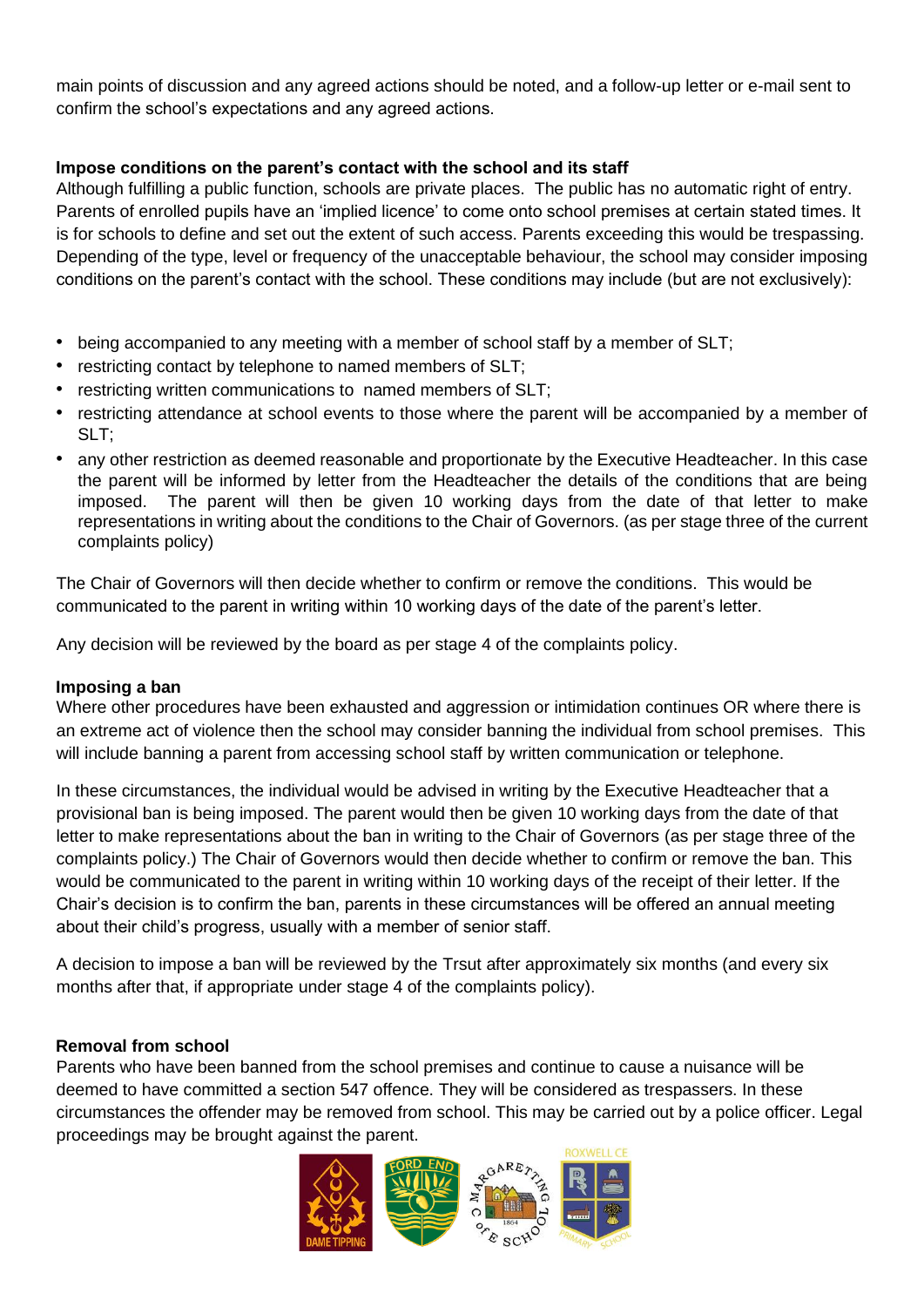In cases where the unacceptable behaviour is considered to be a serious and potentially criminal matter, the concerns will in the first instance be referred to the Police. This will include any or all cases of threats or violence and actual violence to any child, staff or governor in the school. This will also include anything that could be seen as a sign of harassment of any member of the school community, such as any form of insulting social media post or any form of social media cyber bullying. In cases where evidence suggests that behaviour would be tantamount to libel or slander, then the school will refer the matter to the LIFE Education Trust Legal Team for further action.

## **Complaints policy**

Any parental complaint that arises from incidents of abusive behaviour will be dealt with under the complaints policy which can be found on the school website.

If the parent/carer refuses to attend the meeting then the school will write to the parent/carer and ask them to stop the behaviour causing the concern and warn that if they do not they may be banned from the school premises. If after this behaviour continues, the parent/carer will again be written to and informed that a ban is now in place.

**Note:** (1) a ban from the school can be introduced without having to go through all the steps offered above in more serious cases.

(2) Site bans will normally be limited in the first instance.

## Issues of conduct with the use of Social Media - to be read in conjunction with the LIFE ICT Policy

Most people take part in online activities and social media. It's fun, interesting and keeps us connected.

Within these spaces however we ask that you use common sense when discussing school life online.

**'Stop, think before you click'** We ask that social media, whether public or private, should not be used to fuel campaigns and voice complaints against the school, school staff, parents or children.

We take very seriously inappropriate use of social media by a parent to publicly humiliate or criticise another parent, member of staff or child.

If parents have any concerns about their child in relation to the school as we have said above they should:

- 1. Initially contact the class teacher
- 2. If the concern remains they should contact the Head of School
- 3. If still unresolved, the school governors through the complaints procedure

They should not use social media as a medium to air any concerns or grievances.

# **Online activity which we consider inappropriate:**

- Identifying or posting images/videos of children
- Abusive or personal comments about staff, governors, children or other parents
- Bringing the school in disrepute